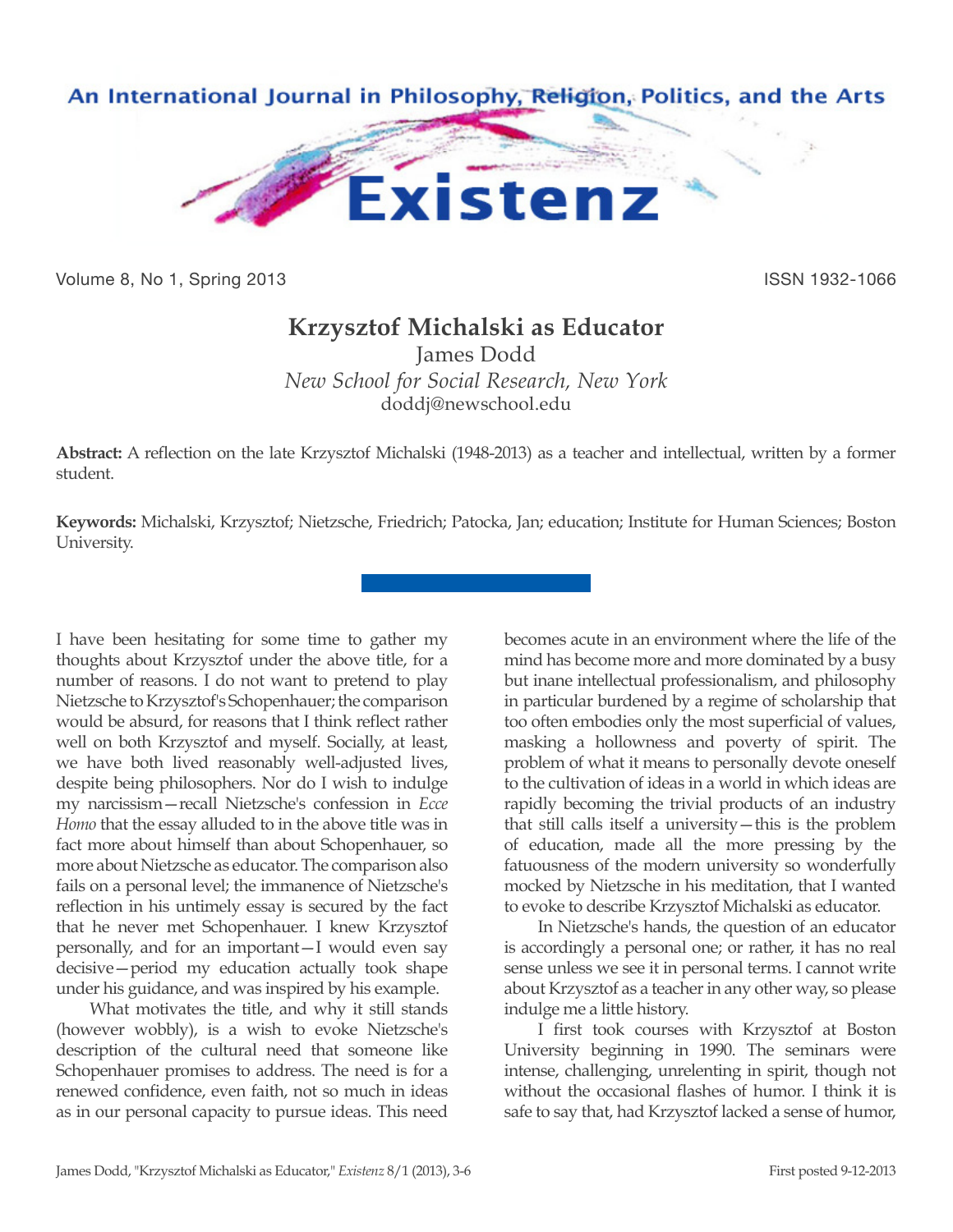he would have been a particularly terrifying teacher. Humor was in fact deeply important to Krzysztof; he would often describe his occasional trips back to Poland as an opportunity to recuperate, regenerate his strength, and that essential to all that was catching up on the latest jokes, which he would rave about but which, of course, did not translate into English. You only know what a limitation it is not to know a language when you lose someone who speaks, and lives in it—then what was once merely a limitation suddenly becomes a loss.

The seminars were always focused, always productive; but the most important thing is what they were not: they were never workshops for the production of footnotes, the proselytizing of one scholarly faction or the debasement of another, or the recruitment of disciples to help generate that professorial aura that functions as an important currency of influence in the academic world. Though the manner Krzysztof would carry himself as a professor stood in stark contrast to many of the academic mores that guide professional scholars in the production of their reputations, he was not completely out of place in such an environment he could for example name-drop anyone under the table, and I have seen him put to shame many who held themselves to be well-connected. But he was certainly different. Some found this liberating, others found it irritating; to me he rapidly became an intellectual oasis.

However important the seminars were to my education, they pale in importance to Krzysztof's invitation to visit the Institute for Human Sciences (IWM) in Vienna as a Junior Visiting Fellow in the second semester of my graduate studies. Since it was only my first year in the program, it was clearly far too early for me to be given a fellowship; but I had proven myself intelligent enough that I would probably not prove to be an embarrassment. So in one fell swoop I was taken out of a rather ordinary American academic program and thrown into a remarkable intellectual world that, to risk a cliché, shaped the very way that I perceive the world. The transformations of 1989 still underway in Europe, IWM was the site of a dizzying variety of discussions about history, economic transformation, social revolution, and yes, even philosophy that had become suddenly animated by contemporary events. Having been turned to philosophy through phenomenology and, thanks to Erazim Kohak, my understanding of phenomenology having been shaped through an intense engagement with Jan Patocka, I even felt that I had some stake in the questions under debate, as opposed to being a simple American tourist watching the show.

My experiences during those first six months at IWM also revealed to me something about Krzysztof as an intellectual in general, and a philosopher in particular. There was a reason why narrow concerns about the mechanics of academic advancement were absent in the seminars: Krzysztof was operating under very different assumptions about the institutional possibilities of intellectual life. He was convinced it was possible—and together with the rest of the leadership at IWM, showed that it is in fact possible—to carve out spaces that can afford the time, freedom, and independence that allow for a genuine exchange of ideas, an authentic cultivation of perspectives. IWM is a place that suspends, just enough, the more pernicious effects of the rank divisions among junior and senior faculty, as well as the social isolation of academic from non-academic intellectuals, or researchers from policy makers, opening the way for often unexpected patterns of intellectual cooperation. Anyone having doubts that there was any room in the academic world for the creation of communities—even if transitory—where ideas are actually thought through in a spirit of honest discovery and creativity, can only find a powerful source of inspiration at IWM.

At the same time it began to become clear to me, a clarity that only grew over the years, that Krzysztof's commitment to IWM was not a function of choosing a practical at the expense of a theoretical approach to intellectual life. It is certainly true that he spent an enormous amount of his time and energy on the administrative and political side of things IWM, but at the same time he always remained in tune with the manner in which a whole host of apparently different kinds of discussions, debates, and controversies were relevant to a basic, fundamental call to reflect on the meaning of the human condition. Krzysztof, in other words, always remained a philosopher, even as he was pulled, at times willingly but sometimes not, into the politics of his native Poland, or into the endless work of securing the position and clout of IWM in the Viennese and Austrian landscapes of influence.

Though there are many differences, I believe that Krzysztof shared a lot in common on this score with Patocka, another genuine philosopher consistently drawn out of his books to address a more public need for reflection. Both were, in ways that are all too uncommon, genuine Europeans—each a patriot, of Poland and Czecho-Slovakia respectively, but at the same time committed to the spirit of Europe as a task,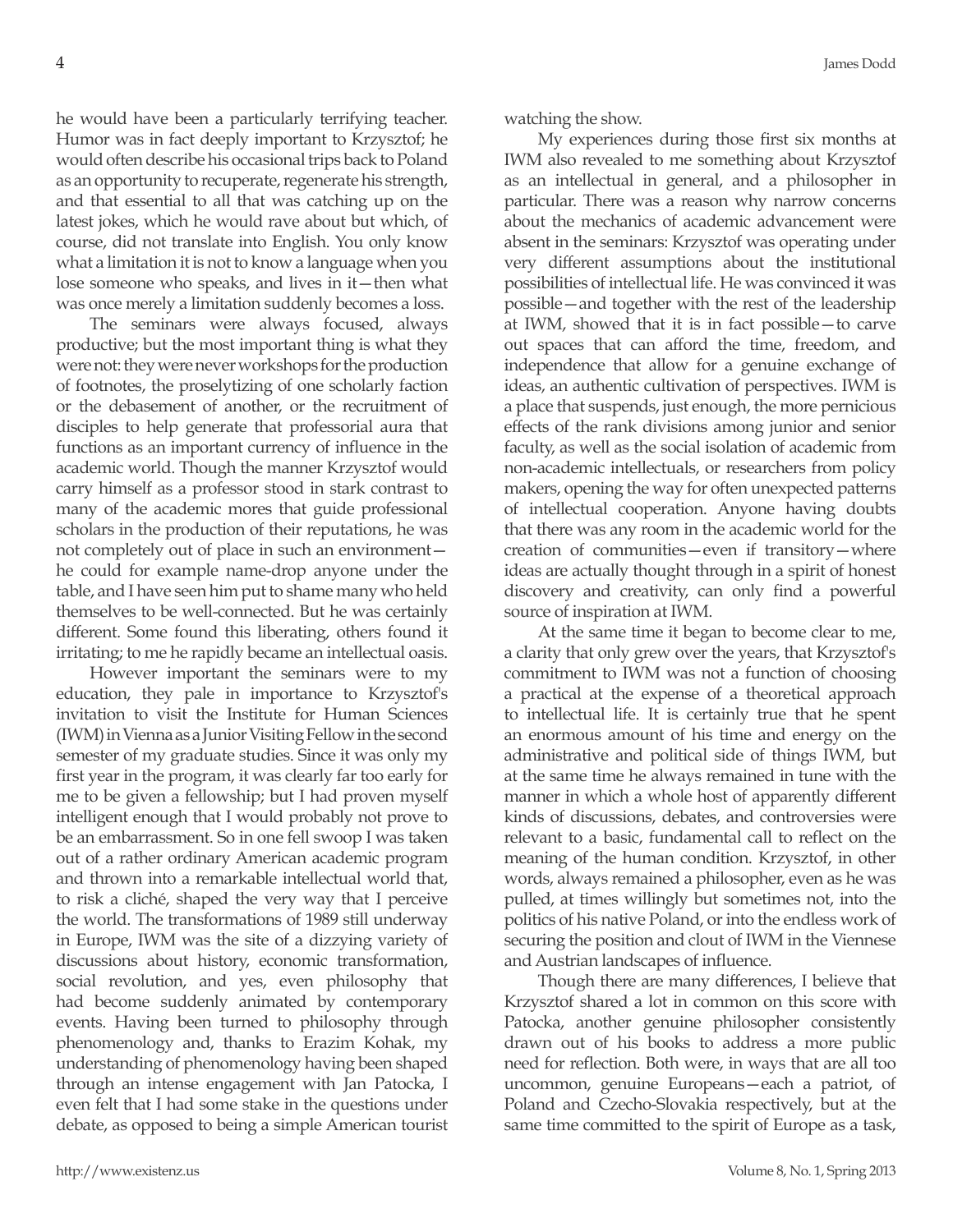an ideal. Krzysztof liked to tell the story of a visit to Prague, when Patocka took him on a personal tour of the city; I have often reflected on this story since learning of Krzysztof's death, since it seems to promise so much: the aging philosopher, not long before his own death, leading the younger through the streets of a decaying, ancient capital with its ghosts of empires and wars, revolutions and defeats, reflecting on what Europe was and what it could be. It's easy to romanticize this too much, of course; but it is clear that both represent an important form of a specifically philosophical calling, for which reflection is something that is pursued in order to shape the world, not avoid it.

The intensity of the seminars, the introduction to a genuine cosmopolitan philosophical life, the vibrant sense of taking part in an emerging understanding of history as it unfolds—all this was pretty heady stuff for a first year graduate student. It made ideas something concrete, and also something personal, or rather it brought to the fore how ideas are in fact inseparable from concrete existence, from the lives that we actually live. The lesson is a simple one, but not at all easy to teach. The concreteness of ideas also means that philosophy, if this is what we want to call a life in ideas, is not always an easy thing, for it often becomes entangled in our self-delusions, our unfounded hopes, our vanities and passions; more, it means that ideas are tied up with our history, including everything in our history that is painful.

I learned something about this during a seminar co-taught by Krzysztof and an elderly scholar (whom out of respect I will not name) on the subject of Carl Schmitt. Krzysztof had only recently discovered Schmitt at the time and was working through Schmitt's texts with characteristic rigor. In the course of the seminar, however, it became clear that the elderly scholar in question had no interest in Schmitt as a philosopher: his aim in teaching the seminar was solely to discredit Schmitt, as a response to the popular revival that Schmitt's work was enjoying at the time, especially with regard to his critique of democracy. His interest in attacking Schmitt was rooted in a profound sense of betrayal: he was of roughly the same generation as Schmitt's, and considered him to be nothing more than a traitor whose work should be treated with contempt.

I was rather irked by this, and what I took then to be rather dismissive and shallow criticisms offered up by this scholar, which contrasted so strongly against Krzysztof's enthusiasm and penetrating engagements with the text. At the time I took to heart (and still do)

Krzysztof's oft repeated principle, learned from Hans-Georg Gadamer no less, that one can only understand a philosopher if one first assumes that the position is true; this is not simply a question of intellectual generosity, but fundamentally one of the dynamic of understanding. But understanding has its risks; in the case of this seminar, risk flowered into outright hostility, which threatened to undermine the integrity of the exercise.

I take this to be a basic truth, one that I learned to see as a student of Krzysztof: any commitment to ideas is of one piece with a commitment to the trust, confidence, and respect of others, because real thinking is potentially dangerous, and it has its risks. This means that a key part of education must be the conscious cultivation of a willingness to be flexible, forgiving, open to seeing why it is that we argue what we do, believe in what we believe, despite how messy the reasons are. I have tried to carry this over into my teaching, and certainly to my advising; but it has perhaps proven most valuable when grappling with the many disappointments and contradictions of academic life, as well as keeping the joys and successes in perspective. All the narrowness, pettiness, and absurdity wrought by academic professionalization that Nietzsche mocks so well is still with us, and the university as an idea, a purpose, is I would argue very much in crisis—a crisis that perhaps represents one of the most important challenges we face with regard to the contemporary spiritual landscape. Yet for all that the game is not up, what is at stake in these questions is being experienced in a manifold of very human encounters with the legacy of ideas, with the vocation of the scholar, and with the hopes and desires of each of us—and there is a profound beauty in even the limited, passion-ridden, difficult, absurd character of these encounters.

Isn't this ultimately the kind of awareness that Krzysztof expresses on a more sophisticated philosophical register in his last book, The Flame of Eternity, and by extension why Nietzsche became such an important philosopher in his eyes? How else could we read a chapter with the title "Reason, Which Hurts"? This deeply personal book on almost every page expresses the profound urgency of existence, of the potential for life to break free from its fetters, and the pain and suffering that must entail, and not just for the great, for those who seem to be running the world, but for each of us, each life as a being in time, a being weaving together the fragile fabric of the world.

There are of course aspects of Krzysztof that I